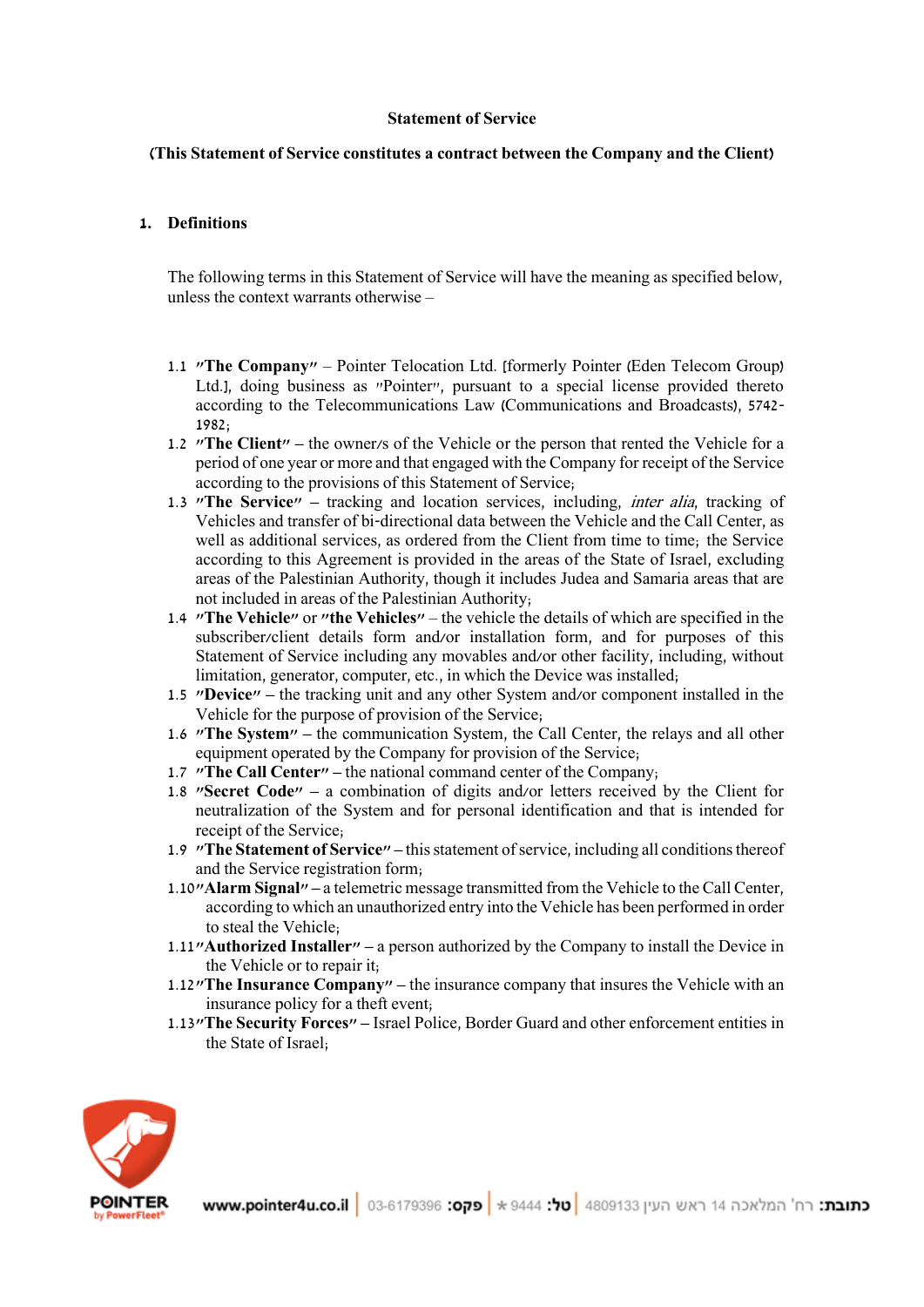1.14**"Emergency and Rescue Forces" –** Magen David Adom, fire control services and other emergency and rescue forces in Israel.

## **2. General**

- 2.1 Section captions, numbers and editing thereof are intended for convenience and orientation only and will not serve for interpretation of the Statement of Service.
- 2.2 The recitals and appendices of the Statement of Service, including all details filled therein by the Client, constitute an integral part of the Statement of Service; in case of contradiction or discrepancy between the provisions of this document and the provisions of any other document given to the Client or an undertaking given thereto orally, the provisions of this document will prevail. This Section does not derogate from causes of action according to the Consumer Protection Law, 5741-1981 and/or other extra-contractual causes and/or other non-conditional law.
- 2.3 The Statement of Service, including all terms thereof, may apply to more than one Vehicle of the Client. In such case, all terms of the Statement of Service will apply to each of the Vehicles of the Client in which a Device has been installed.
- 2.4 It is clarified that all obligations that apply to the Client according to this agreement, **in connection with provision of the Service**, will also apply to any person that uses the Vehicle according to authorization of the Client and/or that acts on behalf of the Client, including any person specified by the Client as a subscriber (any person that makes regular use of the Vehicle) in the subscriber/client details form. For avoidance of doubt only, it is clarified that the right to order additional services and/or advise of termination of service is provided to the Client only; it is also clarified that the obligations specified in Sections 5.6 (regarding payment to the Security Forces), 8.1, 8.6, 8.12, 8.13, 8.16, 8.17 below, as well as the obligations to pay the consideration according to Section 9 below, will apply to the Client only.

### **3. Effective Date of the Statement of Service**

The Service will be provided after completion of installation of the Device as well as provision of Client and means of payment details to the Company by the Client. During the engagement period, subject to fulfillment of the Client's material obligations, as specified in Section 17.1 of the Statement of Service, the Company will provide the Service to the Client 24 hours a day, on all days of the year, except Yom Kippur. It is clarified that the Service will be terminated three hours prior to the beginning of Yom Kippur and will resume three hours after the end of Yom Kippur.

### **4. The Secret Code and Identification Procedure**

- 4.1 The Company, or person on its behalf, has provided the Client with the Secret Code that will serve the Client for operation of the Device and identification thereof.
- 4.2 The Client will not transfer and will not disclose the Secret Code provided thereto by the Company to a person not explicitly authorized thereby to use the Vehicle, and will perform every reasonable action required in order to maintain its complete

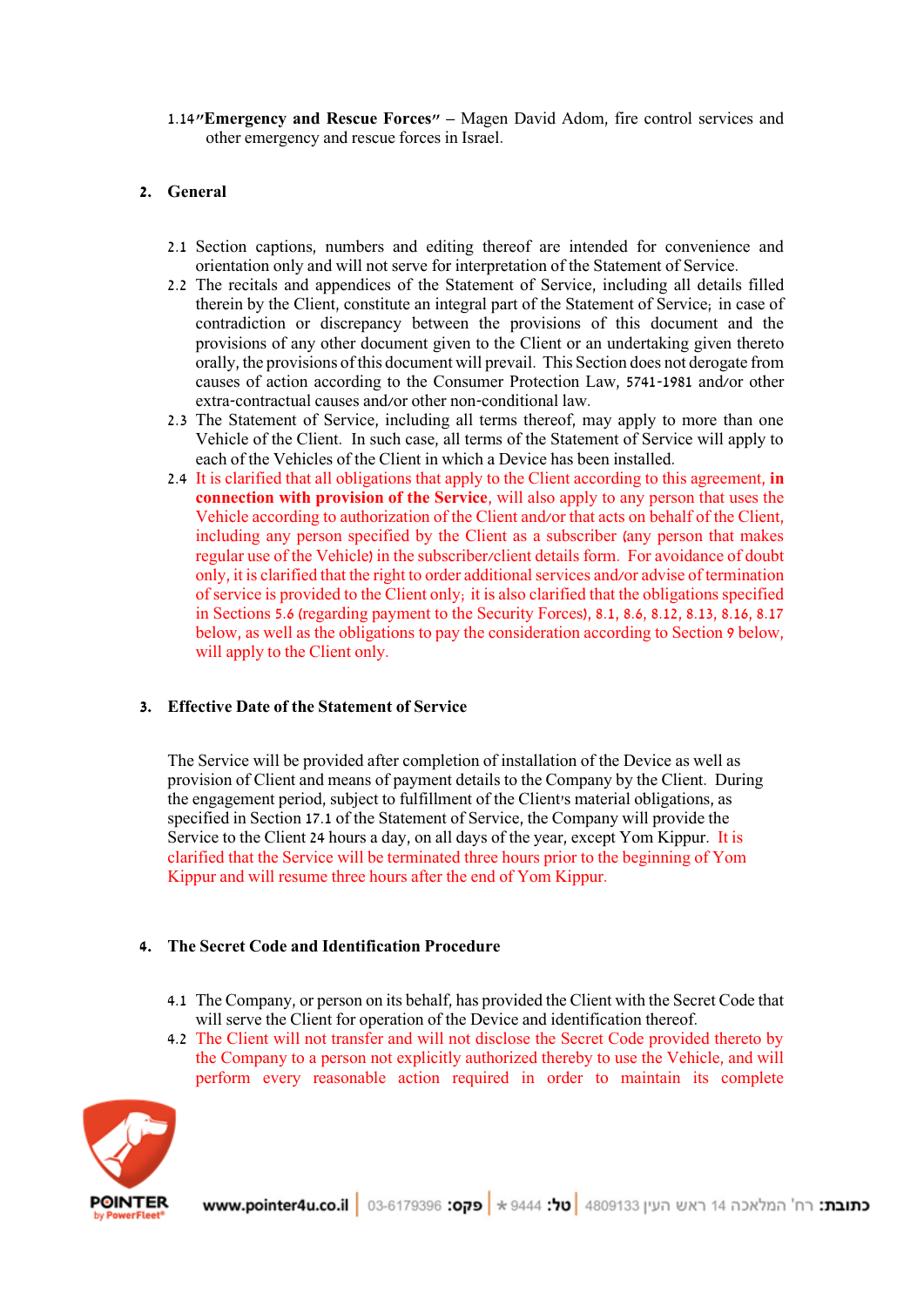confidentiality, and in this respect will refrain from its registration and/or keeping thereof otherwise in the Vehicle and/or a document that is found within the Vehicle and/or attached to the Vehicle's keychain and/or any means that might reach a person not authorized to use the Vehicle.

- 4.3 At the Client's request, and upon payment to the Company according to the updated tariff, it is possible and even recommended, from time to time, to change the Secret Code. It is clarified that replacement of the Secret Code, according to the Company's demand, will be free of charge.
- 4.4 A client that applies to the Call Center for receipt of the Service will follow the identification procedure set by the Company, including, inter alia -
	- 4.4.1 Provision of first name, last name and identification certificate number;
	- 4.4.2 Provision of the Secret Code;<br>4.4.3 Provision of any other detail
	- 4.4.3 Provision of any other detail or information reasonably required by the Call Center for verification of the inquiry.
- 4.5 The fulfillment of the identification procedure and maintenance of the Secret Code's confidentiality are intended for protection of the Client and privacy thereof, and constitute necessary conditions for provision of the Service; the Company is not liable for failing to provide the Service due to non-fulfillment of the identification procedure by the Client.

## **5. Tracking and Location Services**

- 5.1 The Company offers the Client, subject to the fulfillment of the material obligations thereof as specified in Section 17.1 of this Statement of Service, tracking and location services in case of theft of the Vehicle.
- 5.2 If the Call Center receives an alert signal transmitted from the Device that indicates, in the Company's opinion, an apparent attempt to steal the Vehicle, then the Company will operate the System in order to track the Vehicle, and for verification of the alert signal it may call the phone number/s provided thereto by the Client and demand from the Client to perform the identification procedure; the Company will decide, according to its reasonable discretion, and based on the circumstances of the case, whether reporting to the Security Forces is required. The Company will operate, according to its reasonable discretion, additional entities on its behalf in order to track the Vehicle and frustrate, to the extent possible, the attempt to steal the same.
- 5.3 A Client that submits notice to the Call Center regarding vehicle theft will follow the identification procedure and respond to any reasonable question of the Call Center; if the identification procedure is performed according to the Call Center's demand, upon submission of such notice, then the Company will operate the System for tracking and location of the Vehicle, and, according to its reasonable discretion, will also advise the Security Forces; the Company's notice to the Security Forces does not constitute a substitute for the Client's obligation to turn to the Security Forces at the initiative thereof. The Company will operate, according to its reasonable discretion, additional entities on its behalf in order to track the Vehicle and, to the extent possible, will act in order to frustrate the attempt to steal the same.
- 5.4 For avoidance of doubt, it is hereby clarified that the possibility of receiving the alert signal by the Company and/or tracking of the exact location of the Vehicle from which the alert signal was transmitted are subject to all provisions of the Statement of Service, especially the limitations set forth in Section 10 below, provided the Company acted reasonably in order to provide the Service.

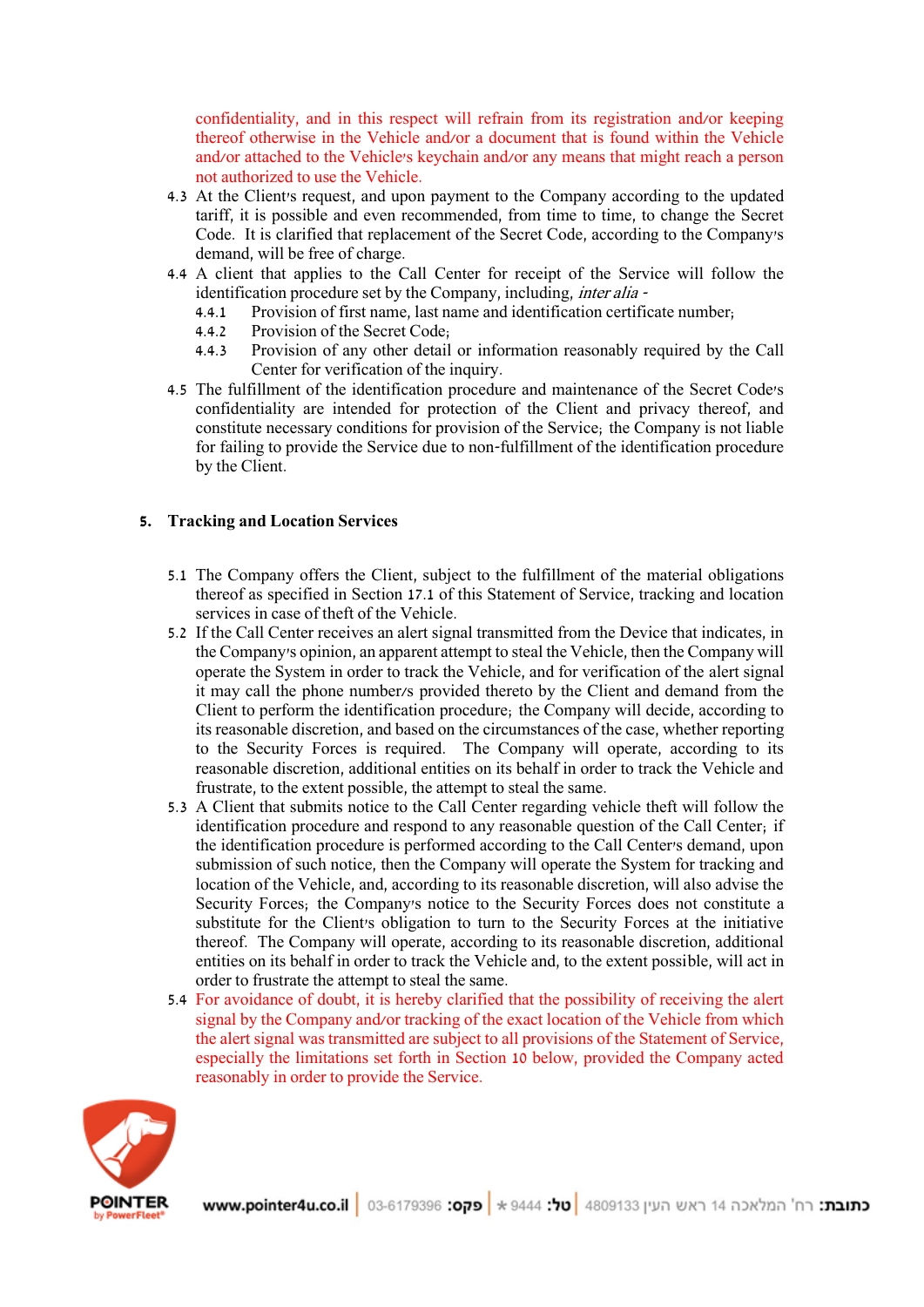- 5.5 The Client will exert reasonable efforts in order to prevent submission false notices and/or alerts to the company regarding vehicle theft. The Client hereby undertakes to indemnify the Company for all damages thereof due to false notices and/or alerts caused as a result of action and/or default of the Client that the Client could have reasonable prevented.
- 5.6 It is clarified that following notice regarding theft of the Vehicle, various means may be operated, including: delay of the Vehicle, stopping thereof, which may harm the Vehicle or driver thereof; the Client exempts the Company from liability for any such action and for any damage caused as a result of and/or in connection with provision of the Service, except damage caused as a result of negligence on part of the Company and/or its employees, subject to the provisions of this Agreement. The Client undertakes to bear the entire payment to any of the Security Forces called to assist in the vehicle theft event, if and to the extent these entities demand special payment for their services.

# **6. Additional Services**

- 6.1 In addition to the tracking and location services, the Company provides additional services, as specified below. Each of the additional services, as well as additional services offered by the Company in the future, will be provided only if ordered by the Client, and subject to technical compatibility and separate payment. Regarding performance of the payments, the provisions of Section 9 below will apply, mutatis mutandis.
	- 6.1.1 SMS service service that allows receipt of notice in real time from the System installed at the Vehicle, if a signal is received at the Company's Call Center, through text message to the mobile phone, the phone number provided by the Client. The number of notices per calendar month will be limited according to the Company's pricelist and the service package selected by the Client. In case of receipt of message, the provisions of the Statement of Service will apply, including Section 5.2 above and the limitations upon provision of the Service as specified in Section 10 below.
	- 6.1.2 iPointer service a service that allows tracking of the Vehicle's location through the smart phone, following identification by personal code and password.
	- 6.1.3 P2P service a service that allows the Client to receive information on various matters and fields (inter alia, location of businesses, information on entertainment and leisure, etc.), as well as driver navigation services, through transfer of the relevant information according to the Client's question and through call to the Company's Call Center.
	- 6.1.4 Pointer SOS service a service that allows, at time of distress, to form contract with the Company's Call Center by pressing a distress button integrated in the Device's keyboard. If possible, the Call Center will maintain continuous contact with the driver, will report to the Emergency and Rescue Forces and will act in order to assist the Client in provision of initial aid.
	- 6.1.5 Pointer Speed service a service that allows receipt of voice alert by the Vehicle driver and to the Client through text message to the mobile phone and/or email, in case the Vehicle passes a maximal speed set by the Client.
	- 6.1.6 Pointer Meter service a service that allows tracking the kilometer gauge of the Vehicle. The service allows the Client and the automobile agency from which

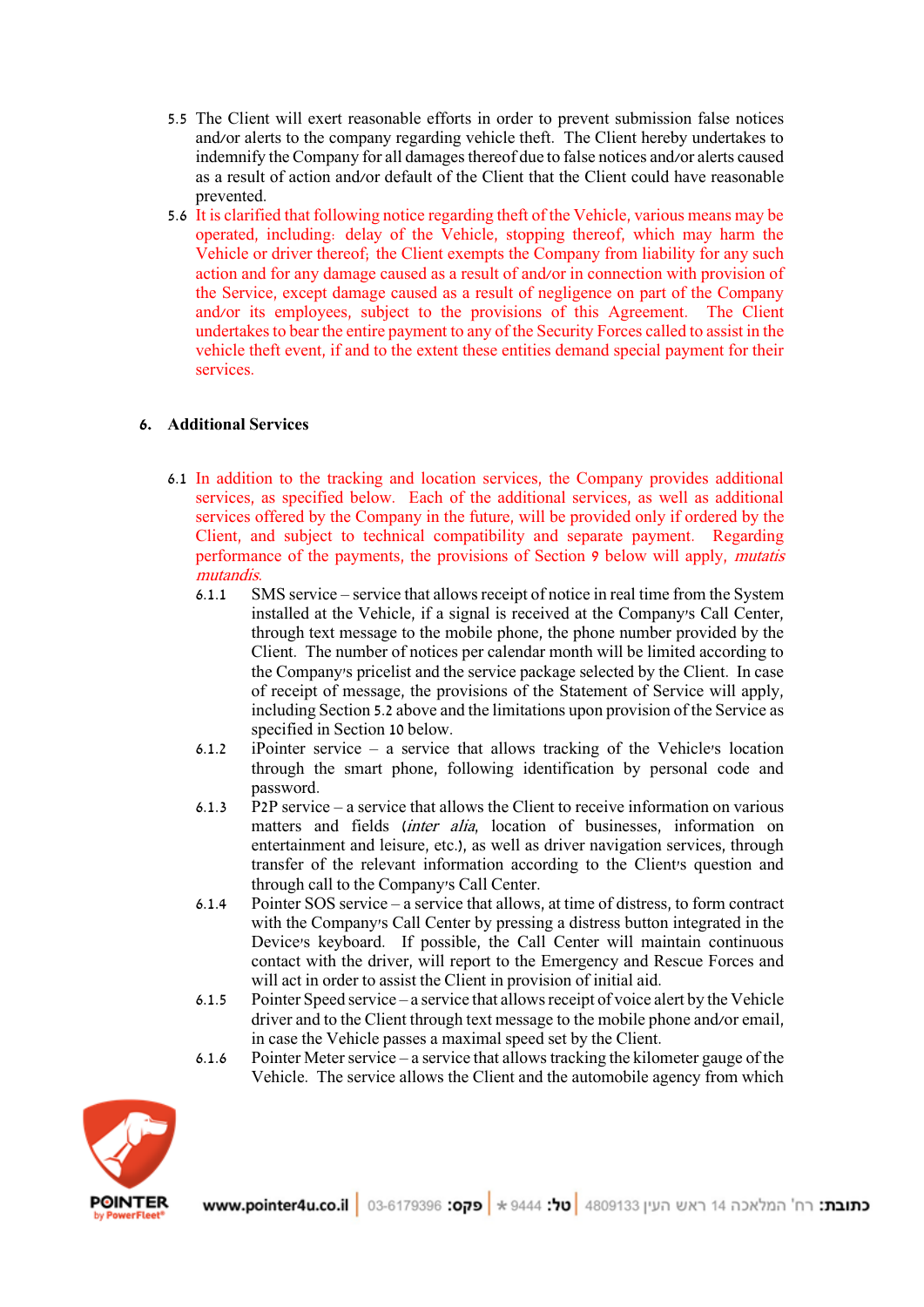the Vehicle was purchased to receive a report that includes the number of kilometers and/or to receive an update on the Company's internet site.

- 6.1.7 Pointer Radar service a service that allows receipt of voice alert to the Vehicle driver in case the Vehicle nears a speeding camera.
- 6.2 In case any of the Security Forces and/or the Emergency and Rescue Forces demands special payment for activities thereof as part of provision of any of the additional service – the Client will bear such payment.
- 6.3 The services that include use of the mobile phone depends, inter alia, on external causes over which the Company has no control, including coverage limitations of the cellular operator from which the Client receives the service, and are subject to all provisions of the Statement of Service, especially the limitations set forth in Section 10 below, and thus it cannot be guaranteed that a signal will be received at the Company's Call Center and that every notice sent by the Company to the Client's mobile phone will reach the Client at the relevant time or will reach the Client at all, though the Company will act reasonably in order to fulfill its obligations. In addition, the Client acknowledges that the Company has no liability as to contents conveyed as part of the services that involve provision of information, inter alia since the information is dynamic and may change at any time, and that transfer of information by the Company does not constitute recommendation that may be relied upon. Use of the information transferred to the Client is at the responsibility of the user only, and the Client hereby waives any argument and/or claim and/or demand against the Company regarding the content of information conveyed thereto through such service, provided the Company was not negligent and/or malicious.
- 6.4 The Client's request to receive any of the additional services is considered as explicit consent to delivery of information regarding the Vehicle to third parties as approved by the Client.
- 6.5 Without derogating from the provisions of the Statement of Service, the Client undertakes to notify any person that uses the Vehicle regarding the additional services and the possibility that as part of provision of these services, the privacy of the Vehicle user may be compromised. The Client will indemnify the Company in case of claim and/or demand by a Vehicle user due to breach of the Client's obligation as aforesaid.
- 6.6 It is agreed that the Company reserves the discretion to determine the cases and the additional services that will be provided after receipt of authorization by phone, and the cases and additional services that will be provided only according to written authorization after receipt of inquiry from the Client. The Company will advise the Client, upon joining the service, whether written authorization is required in order to join the service and if the Company does not demand written authorization, the same will be considered as the Company's consent to authorization by phone.

### **7. The Company's Power of Attorney**

- 7.1 For provision of the Service, the Client hereby authorizes the Company and persons on its behalf to act in the name and on behalf thereof as the legal owner of the Vehicle, in connection and/or deriving from the provision of the services, including to turn and report to the Security Forces and/or any other entity due to an event that, in the Company's opinion, warrants the same.
- 7.2 The Client agrees that the Company will use the data provided thereby and data accumulated in the Company's databases for provision of the Service according to this

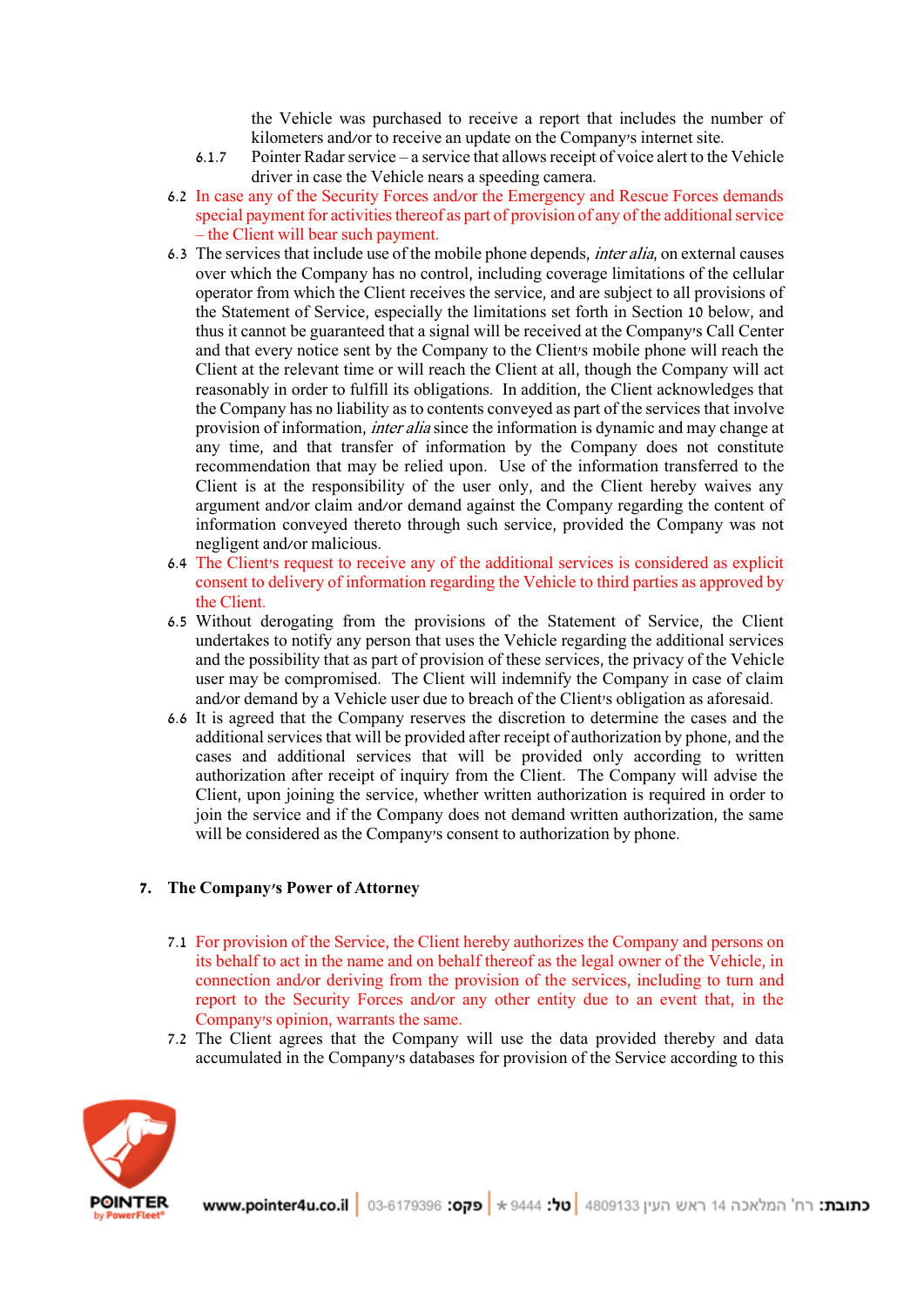Agreement, including transfer thereof to entities that assist it or that operate on its behalf.

## **8. The Client's Obligations**

- 8.1 The Client undertakes that all details provided to the Company in the Statement of Service, including the subscriber/client details form, are complete and precise; the Client will advise the Company, as soon as possible, of any change in the details submitted to the Company. The change will bind the Company only if it actually reached it. Non-fulfillment of the aforesaid will compromise the Service and the Company will not be liable for the same.
- 8.2 This Statement of Service was prepared based on the details provided to the Company by the Client.
- 8.3 The Statement of Service and the service registration form constitute a contract between the Client and the Company.
- 8.4 The Client confirms holding a Vehicle lawfully according to a lease agreement for one year or more and being the legal owner of the Vehicle and there being no other owners of the Vehicle.
- 8.5 The Company undertakes to provide the Client with the Service subject to fulfillment of the material obligations thereof according to Section 17.1 of this Statement of Service and the Company will not be liable for damage incurred by the Client as a result of nonfulfillment of such obligation by the Client according to the Statement of Service.
- 8.6 The Client undertakes to advise every authorized driver of the Vehicle that the Device is installed in the Vehicle, to advise such driver regarding the manner of operation of the Device and the System and the possibility to track the Vehicle at any time and provide details regarding its location to the Client, as well as regarding the additional services ordered by the Client from the Company, and to advise the Vehicle driver regarding the significance of the Service, including the additional services, and to ensure that the Vehicle driver agrees to follow the provisions of the Statement of Service.
- 8.7 The Service according to the Statement of Service will be provided according to the terms specified in the Statement of Service; specification of the subscriber/s name in the subscriber/client details form and/or authorized drivers form constitutes declaration on part of the Client that they agree to specification of their name, and the Client will advise them of the various Services provided by the Company in connection with the Vehicle, the provisions of the Statement of Service in general, and the provisions of this Section 8 in particular.
- 8.8 The Client undertakes not to add any supplement or perform any modification in the Device and not to connect thereto any equipment of any kind, or use, through the Device, end equipment for which the Company's approval has not been received.
- 8.9 In case the Client uses the Service without good faith, not for the purpose for which the Service is provided, such as in case there is no concern for Vehicle theft event (but rather, for example only, use is made of the Service in connection with a business or family dispute), then the Client will bear all costs entailed in the redundant operation of the Service by the Company.
- 8.10For performance of Vehicle maintenance and repairs, the Device may be transferred to service mode, which will cease the operation of the Device and the System. The Client undertakes to transfer the Device to this mode only as needed and for the shortest possible duration. It is clarified that transfer of the Device to service mode

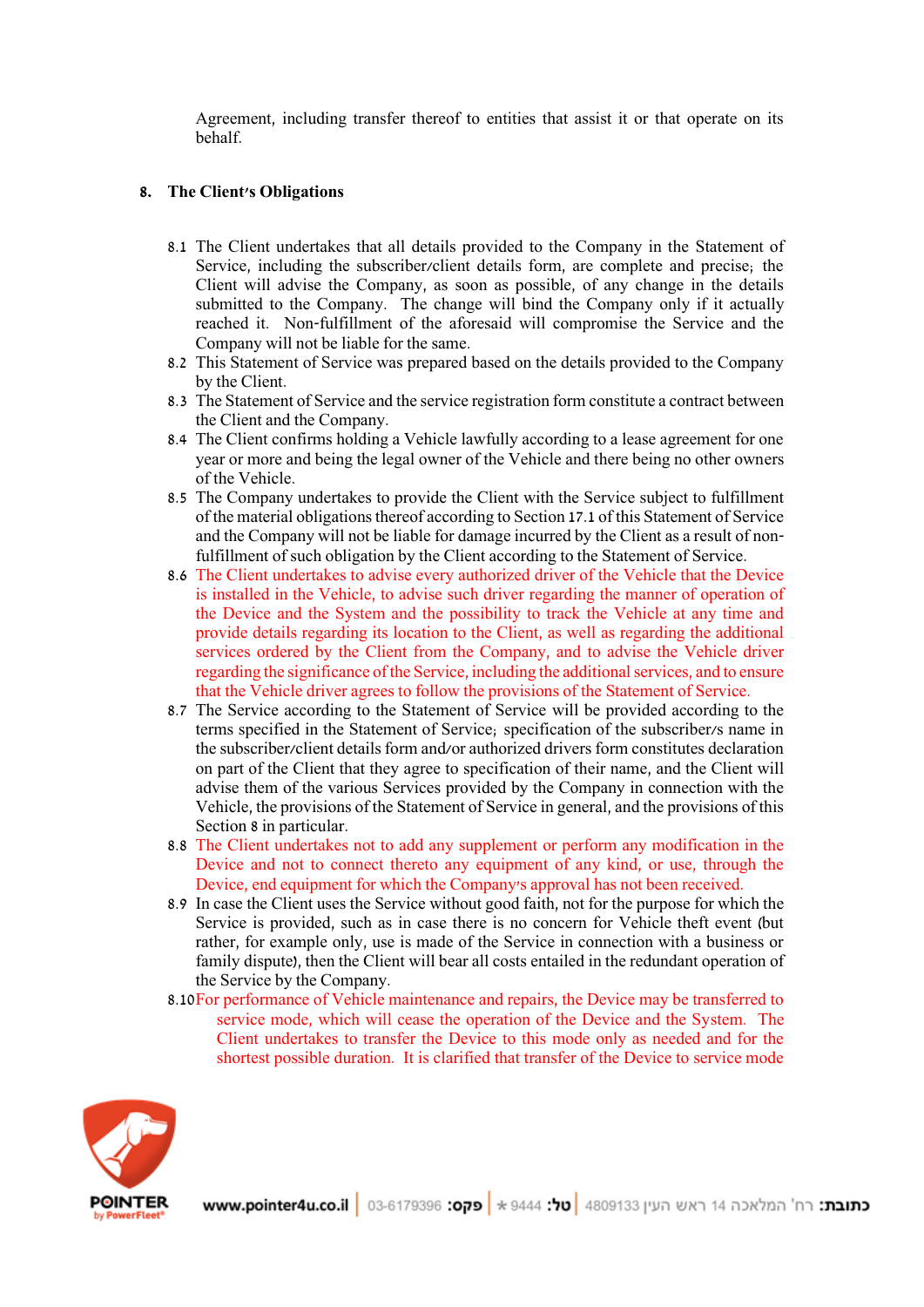as aforesaid is under the sole responsibility of the Client and the Client will have no claim against the Company in this respect.

8.11The Client must advise the Company of any damage or malfunction of the Device as soon as possible after becoming aware of the same, and ensure that the Vehicle arrive at the Company's service station for repair of the Device. Non-fulfillment of the aforesaid will compromise the proper operation of the System and the Device, and the Company will not be liable in this respect.

Without derogating from the generality of the aforesaid, once every 18 months following commencement of the Service period, it is the responsibility of the Client to arrive with the Vehicle at a service station for inspection of the Device. The Company will send a reminder message to the Client upon elapse of 18 months following the last inspection performed for the Vehicle.

- 8.12The Client undertakes to notify the Company of any case in which the Vehicle leaves the possession or control thereof, such as: accident, sale or lease.
- 8.13In case the Vehicle is sold, the Client undertakes to advise the buyer of the existence of the Device in the Vehicle. Immediately upon transfer of the Vehicle as aforesaid, the Client will advise the Company of the same, the Statement of Service will terminate, and the Company will be exempt from all obligations thereof towards the Client, beginning on the date of transfer of the Vehicle to the other person. It is clarified that transfer of the Vehicle does not impose liability upon the Company towards the buyer and/or form contractual relations between the Company and the buyer and/or exempts the Company from obligations dated prior to the date of transfer as aforesaid.
- 8.14The Client will be entitled to request from the Company to transfer the Device to another Vehicle owned thereby, subject to signature of a proper form and payment for performance of the transfer according to the updated tariff. In such case, the provisions of the Statement of Service will continue to apply.
- 8.15The subscriber or any person that actually receives the Company's service pursuant to the Client's authorization, according to the Statement of Service vis-à-vis the Client, is not a party to the engagement with the Company; the Client is responsible for fulfillment of the Statement of Service towards the Company in respect of the Statement of Claim and in case of its non-fulfillment.
- 8.16From time to time, according to technological changes and according to the requirement of the insurance companies, it may be necessary to perform modification and/or install a supplement to the Device that is necessary for continued provision of effective service to the Client. In such case, the Client will bear the associated costs, provided such demand is not raised during the first 12 months following commencement of the engagement according to this agreement.
- 8.17In case that according to the Client physical damage is caused to the Vehicle as a result of provision of the Service, the Client is required: 1) to notify the Company regarding the damage as soon as possible; 2) to provide the Company with written details of all damages and the compensation required for the same; 3) to allow representatives of the Company to perform immediate inspection of the damage or loss, provided such inspection is done within two working days at the most, and to assist them to the extent possible in performing such inspection; 4) not to incur any expense in connection with repair of the damage without receiving the Company's written consent, subject to the time limitation specified in sub-section (3) above.

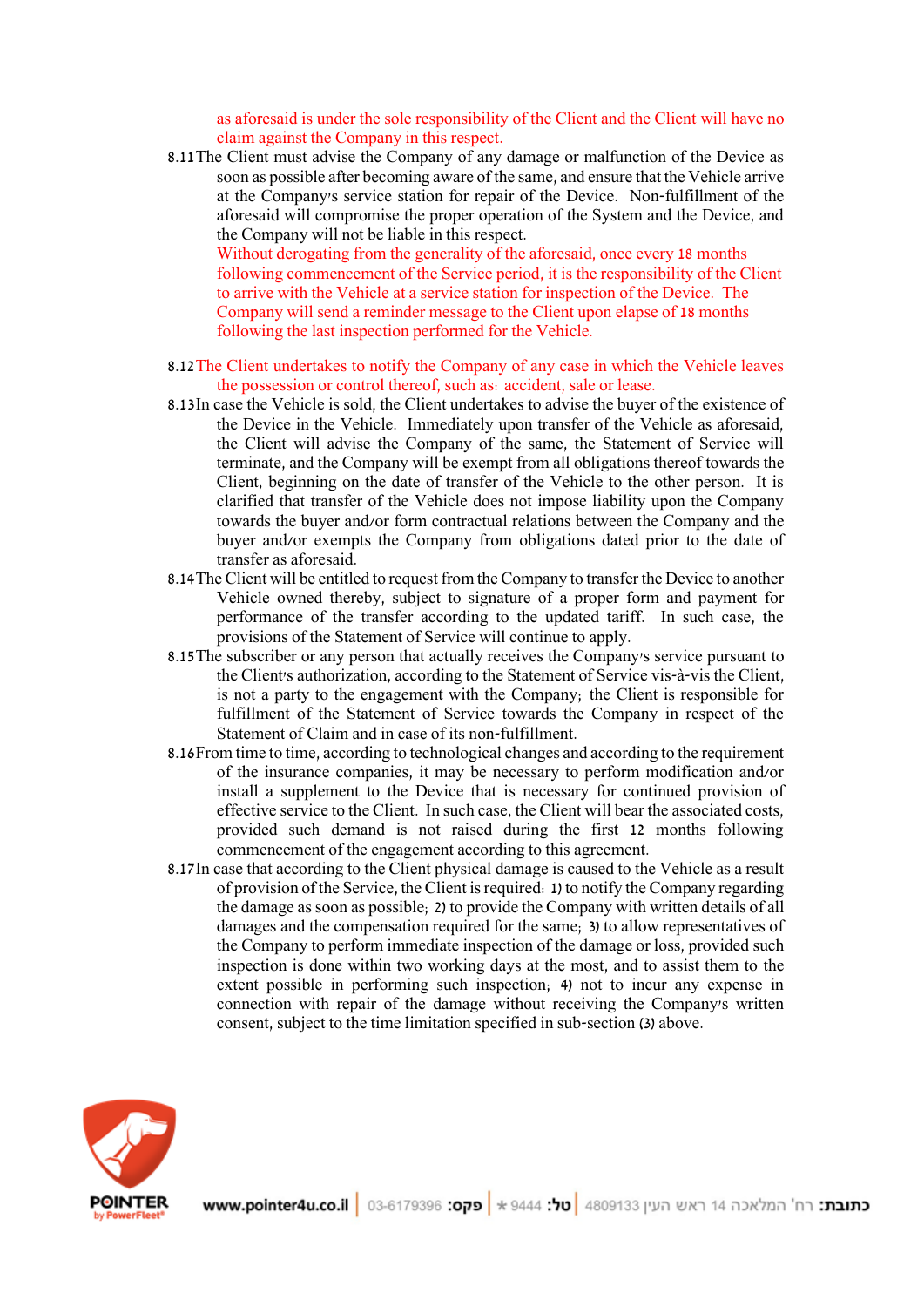Performance of the aforesaid will constitute a condition for examination of the Company's obligation to compensate the Client, subject to the provisions of law and this Statement of Service.

## **9. The Consideration**

- 9.1 As consideration for provision of the tracking and location service and the additional services, as ordered by the Client, the Client to pay the Company service fee as specified in the service registration form, according to amounts specified in the accounts submitted thereto by the Company for each charging period, as defined thereby, and according to the Company's updated tariff (heretofore and hereinafter – **the Service Fee**  and/or **the Updated Tariff**, as the case may be), subject to Section 9.4 below and the provisions of law.
- 9.2 The rates specified in the Updated Tariff will be paid by the Client according to invoices issued by the Company. Any toll and/or levy imposed on the Client according to law will be paid by the Client according to the specification in the account.
- 9.3 The Company has provided the Client with the Updated Tariff of the Company as of the execution date, and the Client undertakes to pay the Service Fee according thereto. For avoidance of doubt, it is clarified that the Company is entitled to charge additional Service Fee for a Vehicle in which two tracking devices were installed, as specified in the Updated Tariff.
- 9.4 After the elapse of six months following the commencement of engagement in this Agreement, the Company will be entitled to change the Service Fee from time to time, subject to the statutory obligation of the Company in this respect, provided that the percentage by which the Service Fee is raised does not exceed 10% for a single raise, following 30-days advance notice, and the Client undertakes to adjust the payments thereof accordingly. For avoidance of doubt, it is clarified that in case the Service Fee is raised, the Client will be entitled to terminate the engagement according to the provisions of Section 11 below, subject to fulfillment of obligations as to future payments for service and/or equipment received before termination of the engagement and for which payment has not yet been performed, if any.
- 9.5 The payment for the Service will be performed by authorization to charge the Client's bank account or through a standing order for charging the Client's credit card and/or by cash payment for one year in advance. The Company has the discretion to determine the means of payment through which the Client may perform the payments according to this Agreement, and to change the same from time to time in case there are circumstances that justify such change, provided it advises the Client of such change 30 days in advance. It is clarified that the Company will not be obligated to accept payment of Service Fee that is not through one of the means of payments specified above, and the Client's refusal to pay through one of the means of payment will constitute cause for termination of the engagement by the Company. It is agreed that the Company will be entitled to collect handling fee for handling the means of payment as specified in the service registration form and/or change of means of payment form, as set in the Updated Tariff, unless the Company is the cause for change of the Client's means of payment.
- 9.6 It is agreed that the Company will be entitled to collect handling fee for registration to the Service as specified in the service registration form (including in case of change of ownership of the Vehicle) and/or for inspection of the Device, as set in the Updated Tariff.

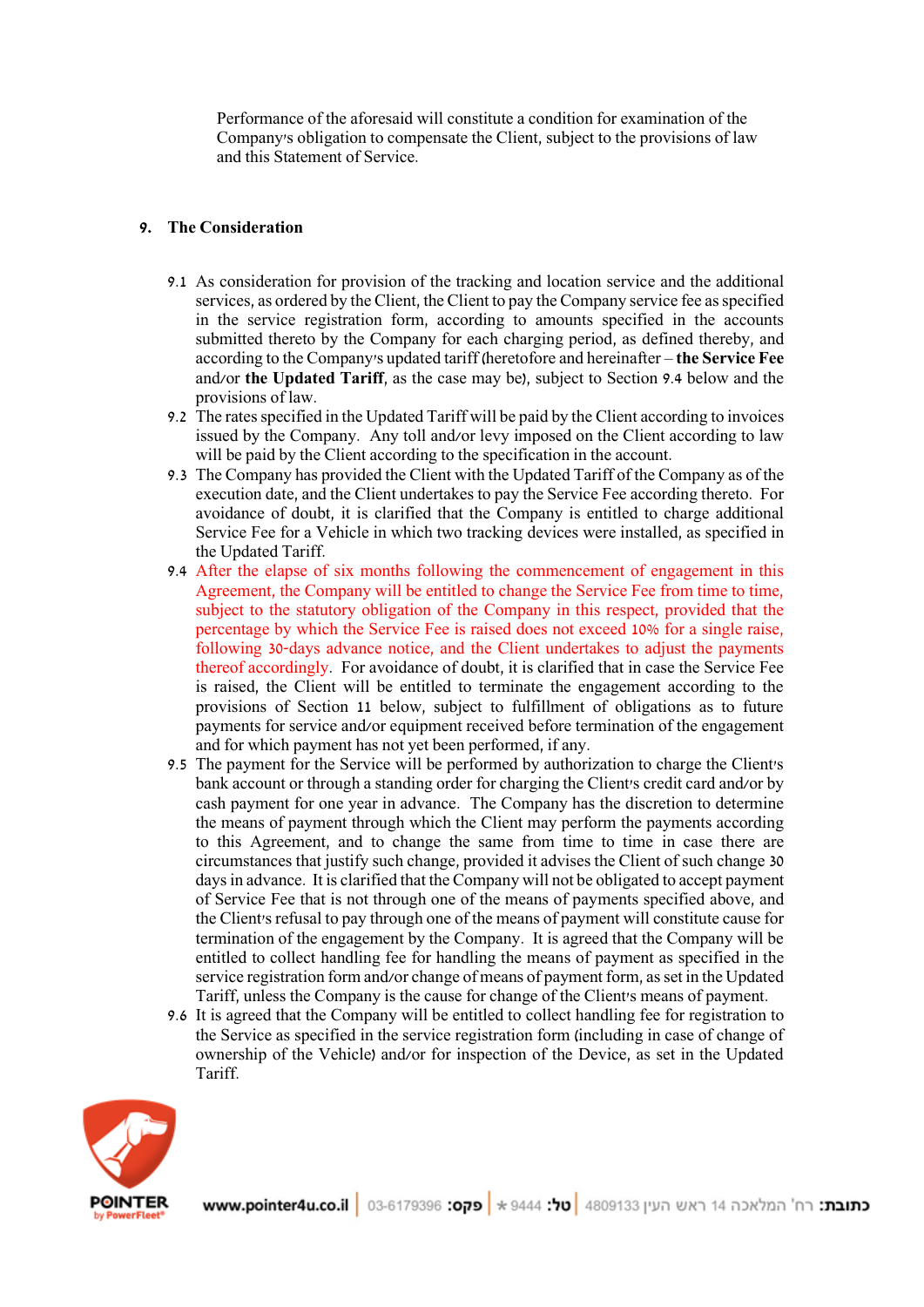- 9.7 The Client will bear the bank charges for dishonor of the standing order or authorization to charge the Client's bank account.
- 9.8 The Client hereby provides the Company with authorization to charge the credit card and/or the bank account details of which were submitted thereby to the Company, according to amount payable thereby on dates as agreed between the Client and the Company for the Services received, including due to repairs and/or supplements performed at the Client's request. Such charge will be performed by transfer of the payment instruction to the credit company (the issuer) and/or the bank prior to the payment date. The Statement of Service does not specify the number and amounts of the payments, since the Client is providing authorization to transfer charges to the card issuer and/or the bank from time to time. The Client may cancel this authorization by written notice to the Company which will be effective within one business day after its receipt by the Company. This authorization will also be effective for charging a card that is issued and that bears another number as substitute for the card the number of which was provided by the Client to the Company and/or another bank account number provided by the Client to the Company. The card and/or bank account will be charged as long as the credit company and/or the bank do not advise the Company otherwise. In case the credit company and/or the bank do not honor the card and/or the account, the Client is obligated to update the Company as to an alternative card and/or bank account and perform all payments timely; otherwise, the Company reserves the right to terminate the Service, as specified in Section 12.1 below.
- 9.9 An amount not paid on time will bear interest at the maximal rate that applies at Bank Hapoalim for deviation from approved credit facility in debit account, beginning on the due date until actual payment date.
- 9.10The Updated Tariff of the Company, the rate of Service Fee paid by the Client and the provisions of this Statement of Service do not prevent the Company from holding various campaigns for marketing the various services according to its discretion and conditions or prices as set thereby from time to time.

### **10. Limitation of Liability and Limitations on Provision of Service**

- 10.1 It has been explained to the Client prior to engagement thereof in this Statement of Service and the Client acknowledges that the operation of the Device and the System depends on many causes that are not under the Company's control, and thus the Company does not undertake, though it will exert reasonable efforts to solve the problem that prevented the possibility to provide the Service, that the Service will bring about the desirable result for the Client for which it is engaging with the Company. These causes include, inter alia, technical limitations pertaining to incomplete coverage area of the communication network; communication disruptions – whether intentional unintentional – that may be caused, inter alia, due to technical factors and/or physical factors such as: mechanic shops, roofed parking lots, topographical structure, etc.; proper operation of the national network; the communication infrastructure and facilities; weather and environmental conditions; disconnection of the System from power source and other malfunctions. Moreover, regular supply of the Service also depends on actions that the Client must perform, including taking all reasonable precautions for protecting the means at the disposal thereof, such as the Secret Code.
- 10.2 Therefore, the Client waives any right, claim, demand or lawsuit against the Company or against its owners, managers, employees, agents, and any person on its

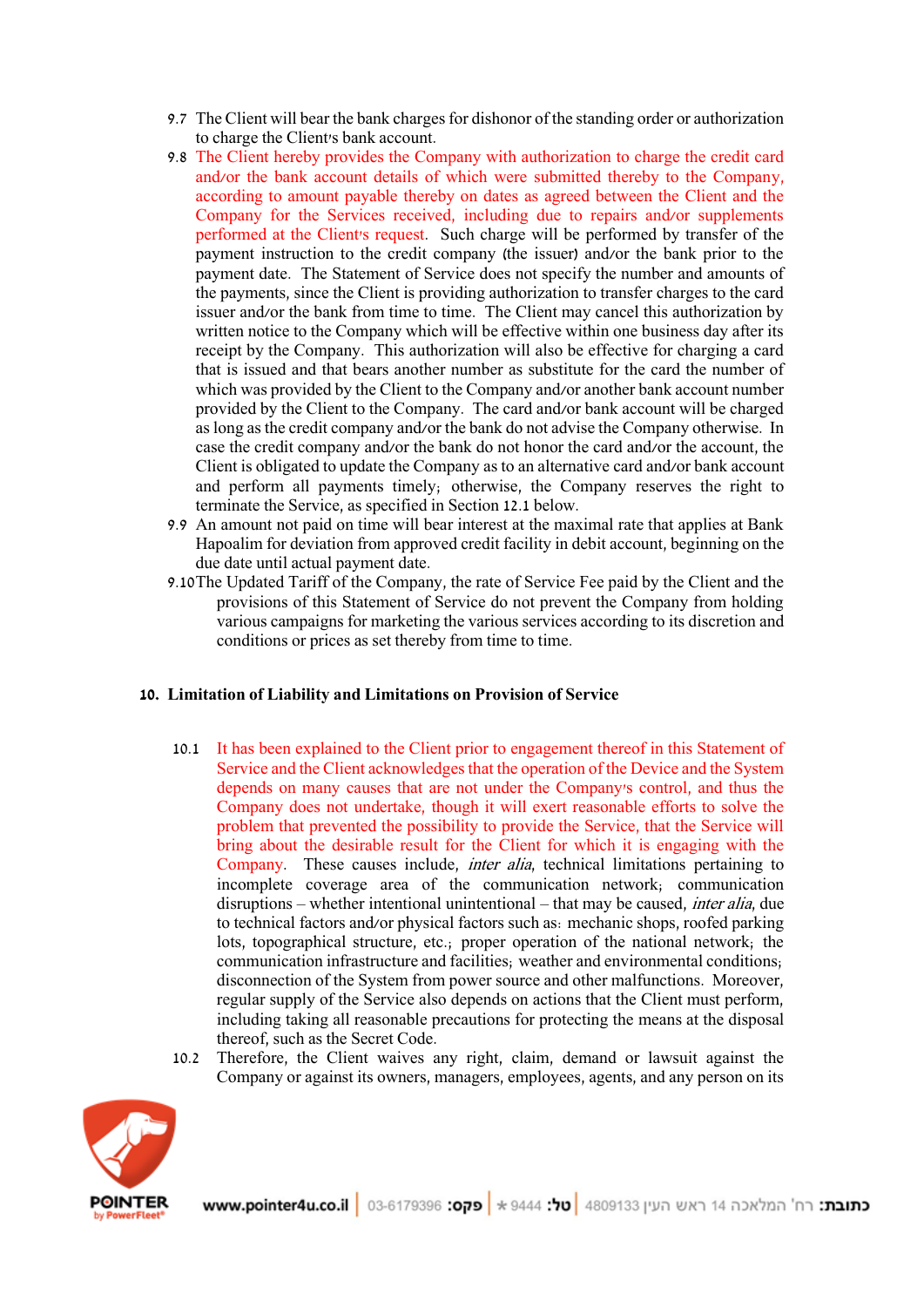behalf, due to non-receipt of an alert signal or due to receipt of disrupted telemetric message, or due to inability to track the Vehicle or due to any other malfunction as specified in Section 10.1 above, except in case of malicious and/or negligent action by the Company and/or in case of breach of the Company's obligation according to this Agreement, subject to the provisions of Section 10.6 below.

- 10.3 The Company will not be liable for any damage and/or loss and/or expense, including special, indirect, consequential or probably damage, incurred by the Client and/or any person on the behalf thereof in connection with or as a result of operation of the Service and/or inability to the Company to track the Vehicle and/or frustrate an attempted theft in any event, unless caused due to negligence and/or breach of obligation on part of the Company and/or its employees and/or agents, subject to the liability cap set forth in Section 10.6 below and the other provisions of this Agreement. It is clarified that the exemption will not apply in case of malice on part of the Company and/or its employees and/or agents.
- 10.4 Subject to the provisions of the Statement of Service, the Company is entitled to disconnect and/or temporarily limit and supply of the Services if warranted for performance of maintenance activity or vital erection or addition of equipment and facilities or during national emergency or national security reasons, subject to the terms of its license and any law.
- 10.5 The Client has received an explanation regarding the Service limitations due to which the Company does not undertake that the Device and/or the System will operate anywhere and anytime and that due to these limitations it may be impossible to track and detect the Vehicle in every situation as required.
- 10.6 The Service Fee was set regardless of the Vehicle value and in case that despite the aforesaid the Company is found to be liable to compensate the Client and/or person on its behalf and/or any third party due to damage incurred thereby, whether directly or indirectly, as a result of action and/or default by the Company, its managers, employees and/or any other person and/or body operating on its behalf and/or in its name, including breach of any undertaking or obligation of the Company and/or negligence on its part, the compensation will be limited to the amount of Service Fee actually paid to the Company, for the Vehicle that is the subject of the claim, during the month prior to the occurrence of the event due to which the Client submitted a claim or demand for payment to the Company, multiplied by 100 (hereinafter: **"the Liability Cap"**). The contractual and/or tort Liability Cap as aforesaid will apply notwithstanding any other provision of this Agreement, except in case of malicious action by the Company or its behalf, the will cover any number of claims and any number of causes of claim referring to a certain event and/or deriving from the same and/or connected to the same.
- 10.7 It is agreed that the Liability Cap reflects the nature of the service provided by the Company and the scope of the Service Fee for which the Client was charged, inter alia taking into account the fact that the Company is not an insurance company and that the Service does not replace an insurance policy, and the Client will have no claim regarding such Liability Cap.
- 10.8 For avoidance of doubt, it is clarified that the Company does not purport to act as an insurer and/or insurance company and/or bailee, and that the Service Fee constitutes payment for the services provided by the Company pursuant to the Statement of Service and not in exchange for insurance of the Vehicle or drivers thereof, and does not constitute payment for protection services against harm or damage to any property. It is clarified that the service is not applicable in cases of burglary, theft of auto parts, automobile content, sabotage, cause of damages to the Vehicle, etc., and

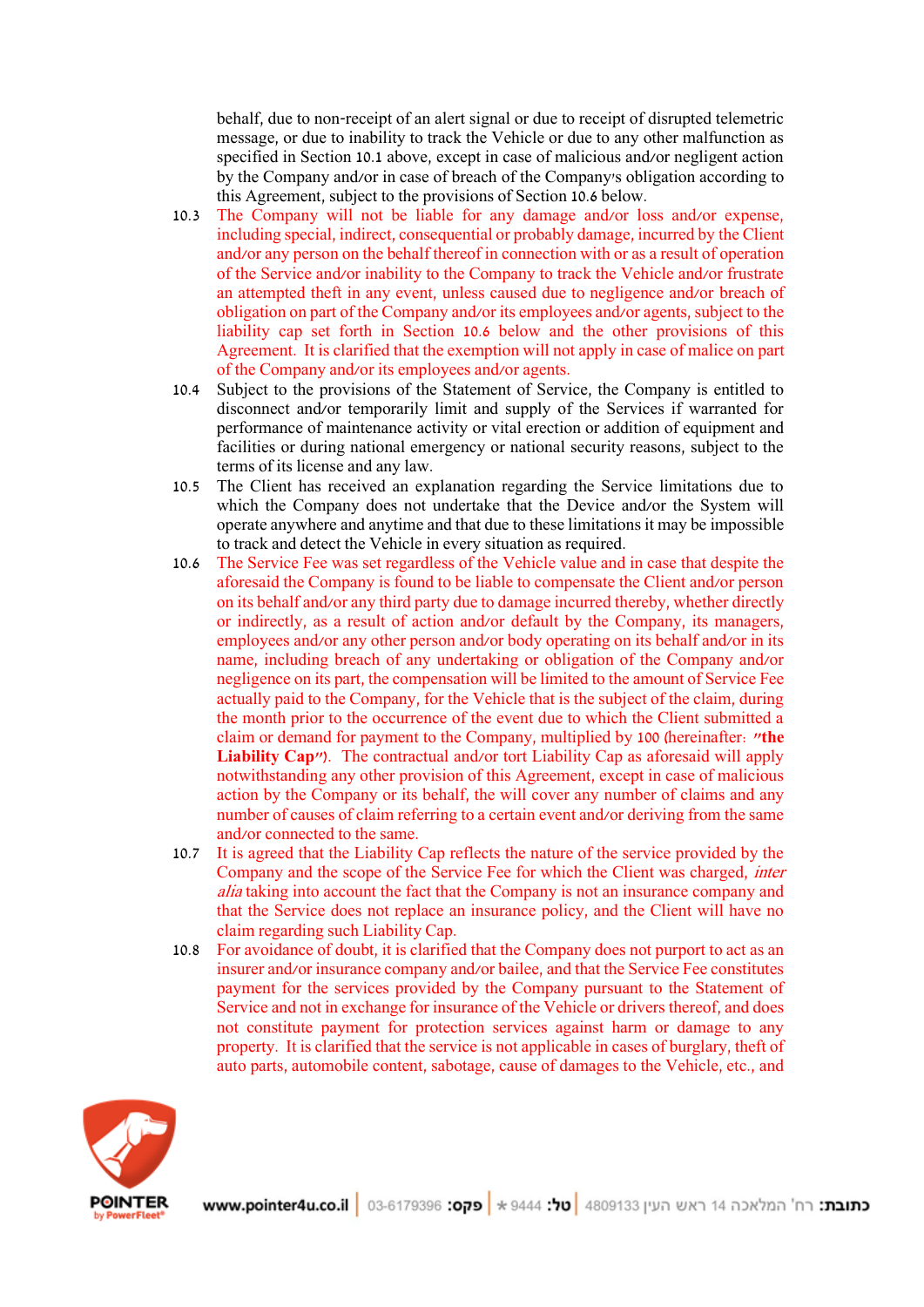the Company will not be liable in such cases. Decision by the Client not to insure the Vehicle for cases of theft or to act in contrast to the insurance policy will be under the Client's liability.

### **11. Termination of Provision of the Service at the Client's Request**

- 11.1The Client is entitled, at any time, to request from the Company to terminate provision of the Service; the Company will terminate provision of the Service immediately upon receiving written notice from the Client, such notice constituting a notice regarding termination of the engagement. However, it is clarified that a request to terminate any of the additional services does not mean a request to terminate the other services, including the tracking and location service. However, if and to the extent the Client requests to terminate the tracking and location service, the Company will also cease providing all other additional services ordered by the Client, unless specified that the Client wishes to receive additional services that are not based on the Device and the System and the Company accepted the request thereof.
- 11.2The Company may perform verification of the request to terminate the Service before it terminates the Service.
- 11.3The Company will cease charging the Client for Service Fee for the period following the date of termination of the Service according to Section 11.1 above, though it is clarified that termination of provision of the Service, for any reason, does not exempt the Client for payment of any amount payable thereby to the Company in connection to services provided until the Service termination date.
- 11.4The Client will advise all users of the Vehicle regarding termination of the engagement.
- 11.5If the Client paid subscription fee for the Service through advance payment for one year, and announces termination of engagement with the Company, according to the provisions of this Agreement, before the end of the year for which advance payment was made, then the Client will be entitled to reimbursement of the relative part of the subscription fee for the period from the disconnection date until the end of the year for which advance payment was made.
- 11.6The Client is entitled to advise the Company, in writing, of the desire thereof to terminate the engagement temporarily, for a fixed period as specified in the Client's written notice to the Company. The Company will be entitled to perform verification of the request to terminate the Service before it terminates the Service. Temporary cessation of the Service will be charged as specified in the Company's Updated Tariff.

### **12. Limitation or Termination of Provision of the Service by the Company**

12.1Upon occurrence of one or more of the cases specified below, the Company will be entitled, without derogating from any right and/or remedy available thereto according to this Agreement and/or the law, to instruct the Client to cure a breach performed thereby in connection to the Service within 14 days following the warning. If the Client does not cure the breach within such period, then the Company will be entitled, according to its discretion, to limit or cease provision of the Service to the

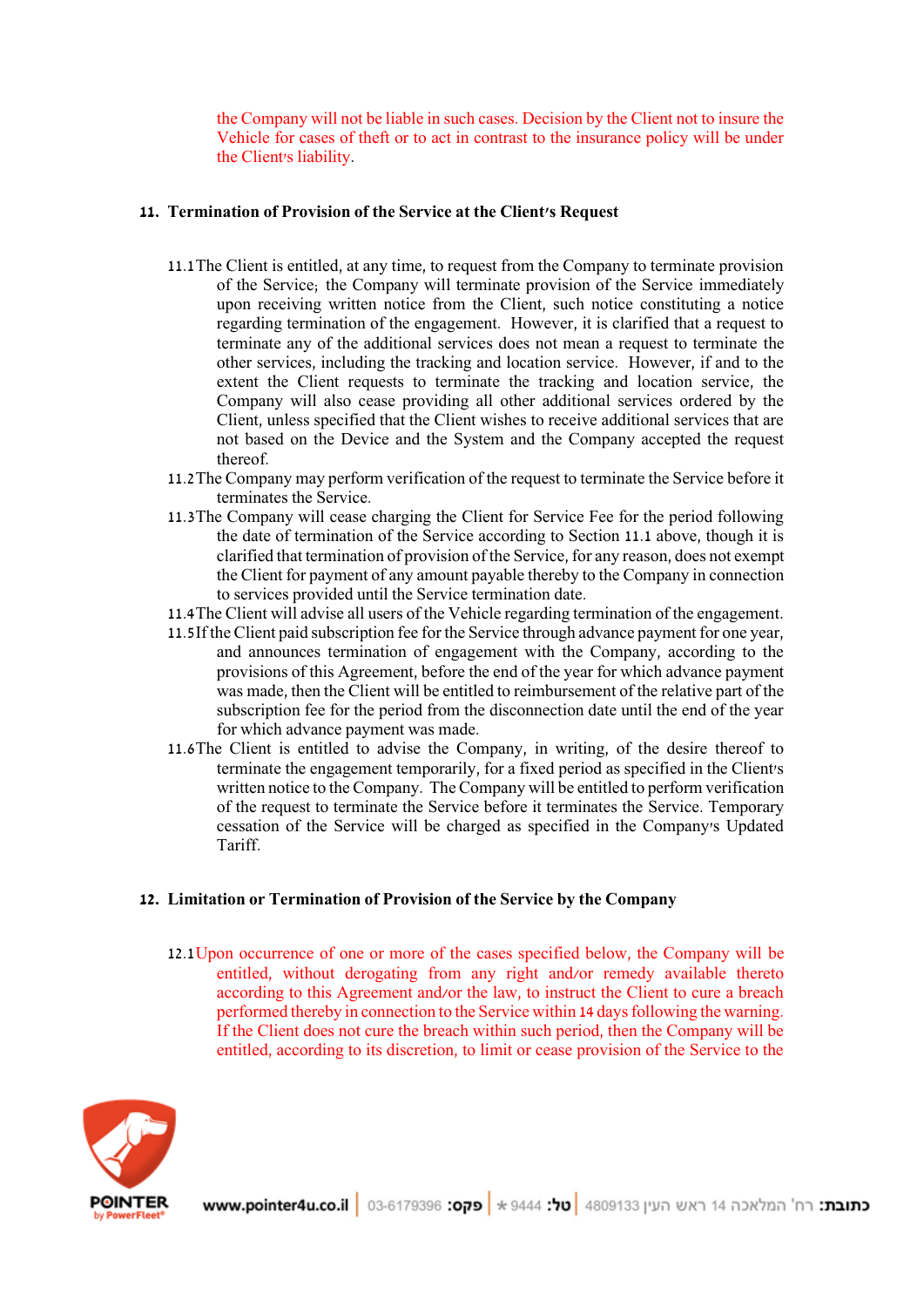Client, entirely or partially, through a cancellation notice and/or service termination notice and/or service limitation notice –

- 12.2.1 The Client did not timely or fully pay the Service Fee or any payment;
- 12.2.2 The Client was declared as bankrupt or temporary or permanent receiver or liquidator, as the case may be, was appointed for the Client, in such manner that compromises fulfillment of the obligation's thereof according to this Agreement;
- 12.2.3 The Client did not fulfill a material term of the Statement of Service and/or materially breached an undertaking towards the Company, as specified in Section 17.1 below;
- 12.2.4 The Client operated the Device in such manner that may cause disruption of supply of the Service to other clients;
- 12.2.5 Repairs or modifications or supplements were performed in the Device not by the Company or an authorized installer.
- 12.2Upon occurrence of one or more of the cases specified below, the Company will be entitled, according to its exclusive discretion, to terminate the Service immediately
	- 12.2.1 The Device was transferred or delivered in any manner to a third party by the Client and/or with the knowledge thereof, without written approval from the Company in advance;
	- 12.2.2 The Device was removed or dissembled from the Vehicle, provided its removal or disassembly was known to the Client and/or authorized drivers of the Vehicle;
	- 12.2.3 The Client and/or authorized driver of the Vehicle used the Device in contrast to the law or made any use of the Service for an illegal purpose, under circumstances in which the very provision of the Service is incompatible with the law;

In case the Company is advised of occurrence of any of the foregoing events, following which the Service was terminated, notice will be provided to the Client. However, it is clarified that provision of such notice is not a condition for termination of the Service.

- 12.3Subject to the Company's approval, the Client will be entitled to renew the supply of the Service; if the renewal is approved, the Client will be obligated to sign a new subscriber/client details form, pay connection fee and service fee as practiced by the Company at such time.
- 12.4The Company will be entitled to announce termination of the Service after advance notice of 60 days, in case the Company decides to terminate provision of services pursuant to the Statement of Service, for any reason, provided it is reasonable, including, without limitation, technological developments that do not allow it to provide the services through the System and the Device installed at the Client.
- 12.5The Company will be entitled to announce termination of the Service in case operation or licensing of the Service is cancelled, suspended to limited by law, by providing notice at least 14 days in advance according to the circumstances of the case. In case of termination of the Service according to the provisions of this Agreement, the Company will reimburse the Client, subject to any right provided thereto according to agreement and/or any law, for Service Fee paid thereby in advance, for the period following termination of the Service, if and to the extent Service Fee was paid in advance.

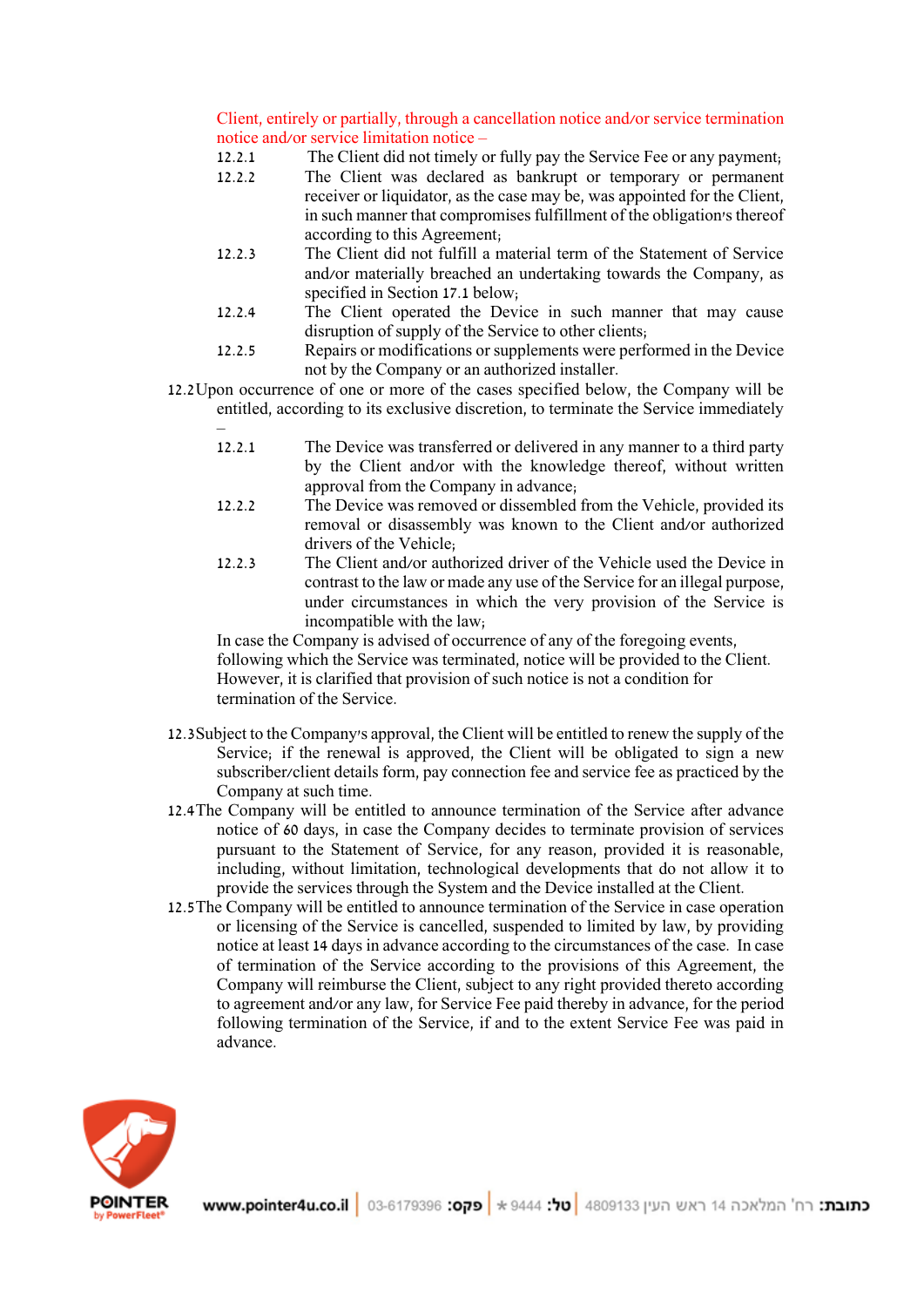- 12.6Notwithstanding the aforesaid, the Company is entitled to advise the Client, at any time, of termination of the Service according to this Agreement, for reasonable grounds. In such case, the Agreement will terminate after 30 days following the receipt of the notice by the Client and the Client will have no claim of and kind and type towards the Company in this respect.
- 12.7The Company will not bear any liability for limitation or termination of the Service pursuant to this Section, and such limitation or termination will not derogate from the Client's obligation to pay the Company any amounts payable to the Company for services provided until termination of the Service and will not derogate from the Company's rights to collect such payments in full, including reasonable collection expenses, linkage differentials and/or arrears interest and/or exercise any other remedy to which it is entitled according to the Statement of Service and/or according to the law.

## **13. Warranty for the Device**

- 13.1The Company will provide warranty for the Device, parts and accessories in which flaws are revealed and that derive from production and construction of the Device, according to the terms specified in the warranty that applies to every device and for a period of 12 months or a longer period as agreed in writing with the Client, subject to the provisions of law.
- 13.2The warranty will only apply to Devices that the Company or authorized marketer on its behalf marketed or supplied and that were installed by the Company or authorized installer on its behalf. The warranty will not apply to Devices in which the Client or any third party that is not the Company performed any supplement and/or modification, unless they received the Company's written permission in advance.

### **14. Maintenance Services**

- 14.1The Company will offer maintenance and repairs services after the end of the warranty period, as agreed with the Client, according to the Updated Tariffs Schedule. The Client may receive such maintenance service, subject to separate payment.
- 14.2The maintenance services will be provided according to conditions that apply during the warranty period and will be provided only for devices installed by an authorized installer and in which no modifications and/or repairs and/or supplements were not done by an authorized installer.

### **15. Protection of Confidentiality and Privacy**

- 15.1All details provided by the Client to the Company are complete and precise.
- 15.2The Company undertakes to maintain confidentiality, towards third party, of any information provided thereto by the Client and any information referring to telemetric messages in connection with the Client as obtained thereby during provision of the Service, unless it is obligated to disclose the same according to law or for provision of the Service.

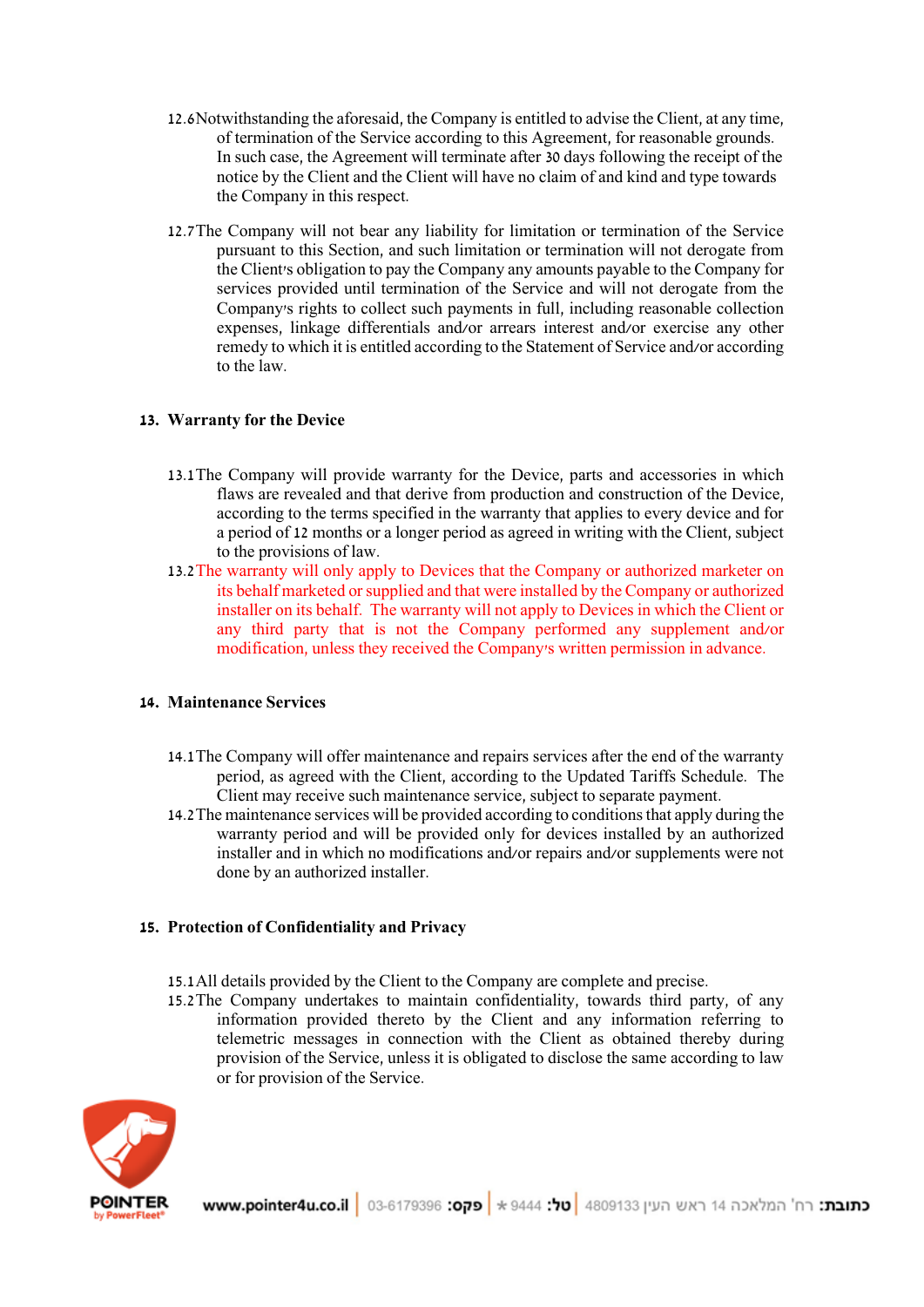- 15.3It is agreed and clarified that transfer of information required for the Security Forces and/or the Emergency and Rescue Forces and/or any person as deemed proper by the Company, for provision of the services, will not be considered as breach of the provisions of this Section, subject to the provisions of the contract and the provisions of the law.
- 15.4It is agreed and clarified that transfer of such information to employees and/or agents and/or persons acting on behalf of the Company, to the extent required and vital for provision of the Service or for collection of debts from the Client will not be considered as breach of the provisions of this Section.
- 15.5From time to time and according to demand of a lawfully competent authority (such as court), the Company will be required to transfer details regarding the location of the Vehicle, even after the conclusion of the Service provision period. The Client provides the consents thereof for such transfer of information.
- 15.6Notwithstanding this Section, the Client agrees and acknowledges that all details and information provided to the Company and/or obtained thereby regarding provision of the Service will appear in the Company's databases, and the Company may use such information for provision of the Service. The Company may also use such information for offering of additional services to the Client by the Company and/or its behalf by way of direct mailing, to the extent the Client has explicitly consented thereto (opt-in). The Client will be entitled, at any time, to request from the Company in writing and/or by phone to the Company's Call Center, not to make such use of the information.
- 15.7It is hereby clarified that the provisions of this Section add upon and do not derogate from the provisions of the Wire Tapping Law, 5739-1979, the Protection of Privacy Law, 5741-1981 and/or any law regarding protection of privacy.

# **16. Intellectual Property**

The Statement of Service or purchase of any Device from the Company will not provide the Client with any rights in the knowledge or technology developed by the Company and that serves for production of the Devices and operation of the System and all intellectual rights in the knowledge and technology as aforesaid will be the exclusive property of the Company.

### **17. General Provisions**

- 17.1It is agreed that the provisions of the Sections specified below are material obligations of the Client: 4.2, 4.4, 8.1, 8.4, 8.6-8.13, 9.1 and 9.8.
- 17.2The Statement of Service exclusively sets forth the conditions and provisions that apply to provision of the Service to the Client; it cancels any consent, representation or undertaking given, if given, before its execution. This Section does not derogate from the parties' rights according to the Consumer Protection Law, 5741-1981 and/or other extra-contractual causes and/or other non-conditional law.
- 17.3Subject to the provisions of this Agreement and the provisions of law, the Company is entitled, by written notice to the Client, to perform any reasonable and proportionate modification or supplement to the Statement of Service regarding matters that do not